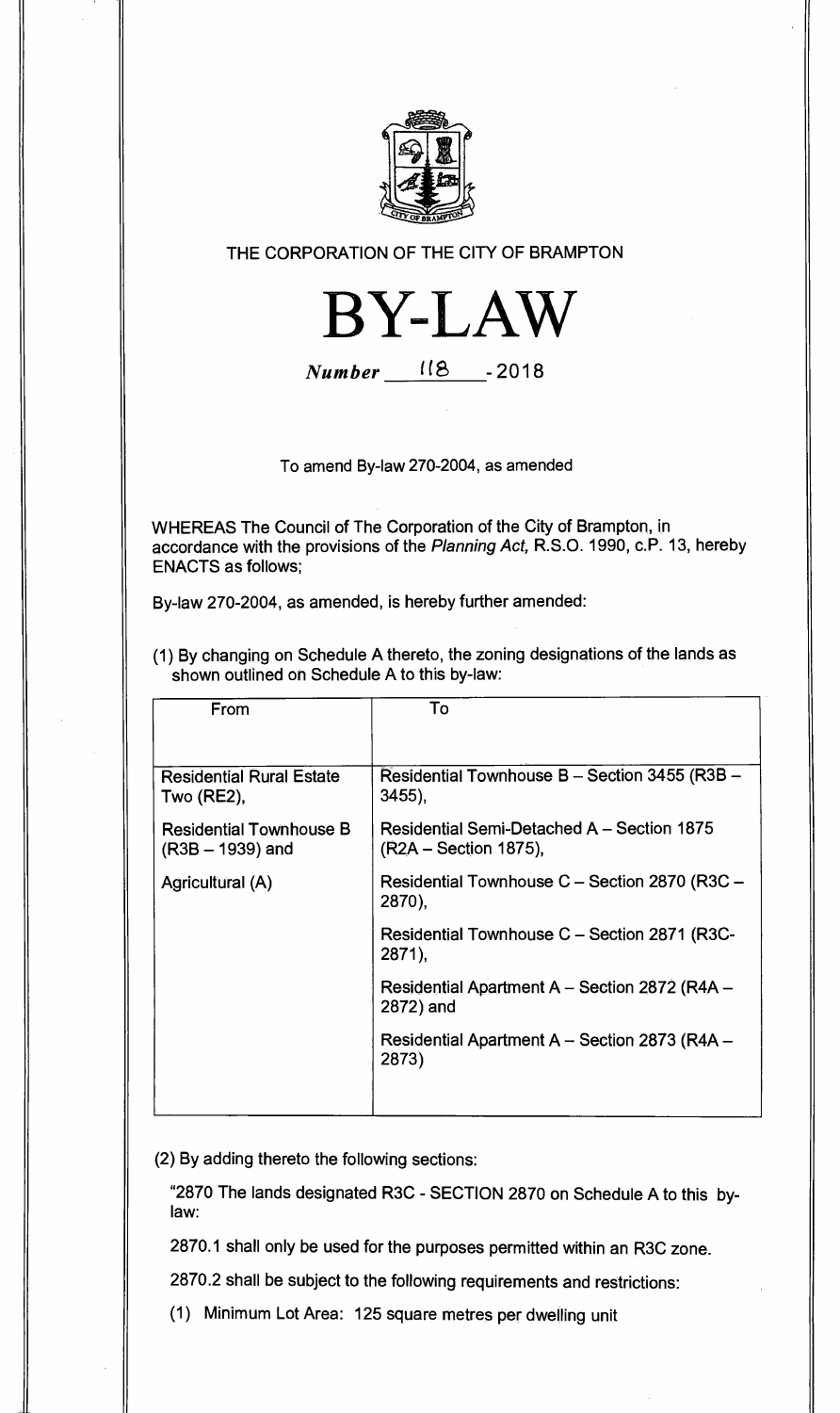- **(2) Minimum Lot Width:** 
	- **(i) Interior Lot: 5.5 metres;**
	- Corner Lot: 6.5 metres;
- **(3) Minimum Yard Setback for a Principal Building:** 
	- **(i) The front wall of a dwelling unit:** 
		- **a. 3 metres to a private road,**
		- **b. 6 metres to a garage door,**
		- **c. 1.2 metres to a common amenity area, and**
		- **d. 3 metres in all other situations.**
		- **e. A Balcony, Porch or Bay Window with or without foundation may encroach an additional 1.8 metres into the required front yard setback.**
	- **(ii) The rear wall of a dwelling unit:** 
		- **a. 6 metres to a lot line,**
		- **b. 1.2 metres to a common amenity area, and**
		- **c. 3 metres in all other situations.**
	- **(iii) The side wall of a dwelling unit:** 
		- **a. 1.5 metres to a private road,**
		- **b. 1.4 metres to a lot line not zoned in the same zoning category**
		- **c. 1.2 metres to a lot line zoned in the same zoning category.**
- **(4) Maximum Building Height: 13 metres;**
- **(5) Minimum Landscaped Open**. **Space: 25 square metres for each dwelling unit.**
- **2870.3 shall also be subject to the requirements and restrictions relating to the R3C zone and all the general provisions of this by-law which are not in conflict with those set out in Section 2870.2.**
- **2871 The lands designated R3C SECTION 2871 on Schedule A to this by-law:**
- **2871.1 shall only be used for the purposes permitted within an R3C zone.**
- **2871.2 shall be subject to the following requirements and restrictions:** 
	- **(1) Minimum Lot Area: 125 square metres per dwelling unit;**
	- **(2) Minimum Lot Width:** 
		- **(i) Interior Lot: 5.2 metres;**
		- **(ii) Corner Lot: 6.5 metres;**
	- **(3) The lot line abutting The Gore Road shall be deemed to be the front lot line;**
	- **(4) Minimum Yard Setbacks for a Principal Building:**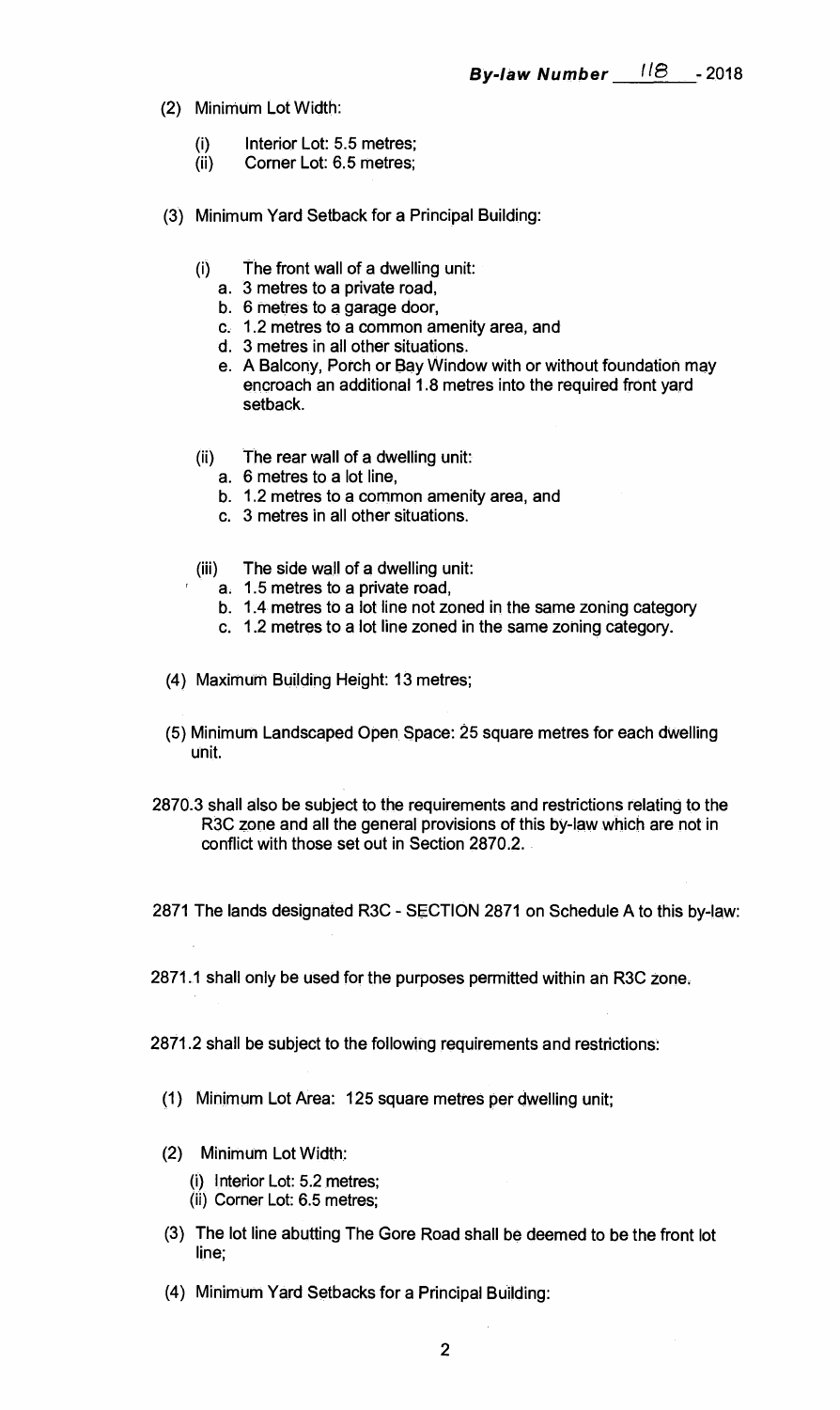- **(i) To the front wall of a dwelling unit:** 
	- **a. 3 metres.**
	- **b. A porch or bay window, with or without foundation, may encroach a maximum of 1.8 metres into the required front yard;**
- **(ii) The rear wall of a dwelling unit:** 
	- **a. 4.5 metres to a private road;**
	- **b. 6 metres between a garage door opening and a private road.**
	- **c. A balcony, porch or bay window, with or without foundation, may encroach a maximum of 1.8 metres into the required rear yard setback;**
- **(iii) The side wall of a dwelling unit:** 
	- **a. 1.5 metres to a private road,**
	- **b. 1.4 metres to a lot line not zoned in the same zoning category**
	- **c. 1.2 metres to a lot line zoned in the same zoning category;**
- **(5) Maximum Building Height: 13 metres;**
- **(6) Minimum Landscaped Open Space: No requirement when the front and rear of dwelling units face a public or private street.**
- **2871.3 shall also be subject to the requirements and restrictions relating to the R3C zone and all the general provisions of this by-law which are not in conflict with those set out in Section 2871.2.**
- **2872 The lands designated R4A SECTION 2872 on Schedule A to this by-law:**

**2872.1 shall only be used for the purposes permitted within an R4A zone and the following:** 

- **(1) Only in conjunction with an apartment dwelling and only on the ground and second floor of the same apartment building:** 
	- **(i) A stacked townhouse dwelling;**
	- **(ii) A stacked back-to-back townhouse dwelling;**
	- **(iii) A ground floor townhouse dwelling unit.**

**2872.2 shall be subject to the following requirements and restrictions:** 

- **(1) The minimum setback from any lot line to any portion of a building below finished grade shall be 0.3 metres;**
- **(2) The lot line abutting Attmar Drive shall be deemed to be the front lot line;**
- **(3) Minimum Front Yard Depth:** 
	- **a. 3 metres to the front wall and**
	- **b. 1.7 metres to balcony, porch or bay window;**
- **(4) Minimum Rear yard Depth: 6 metres;**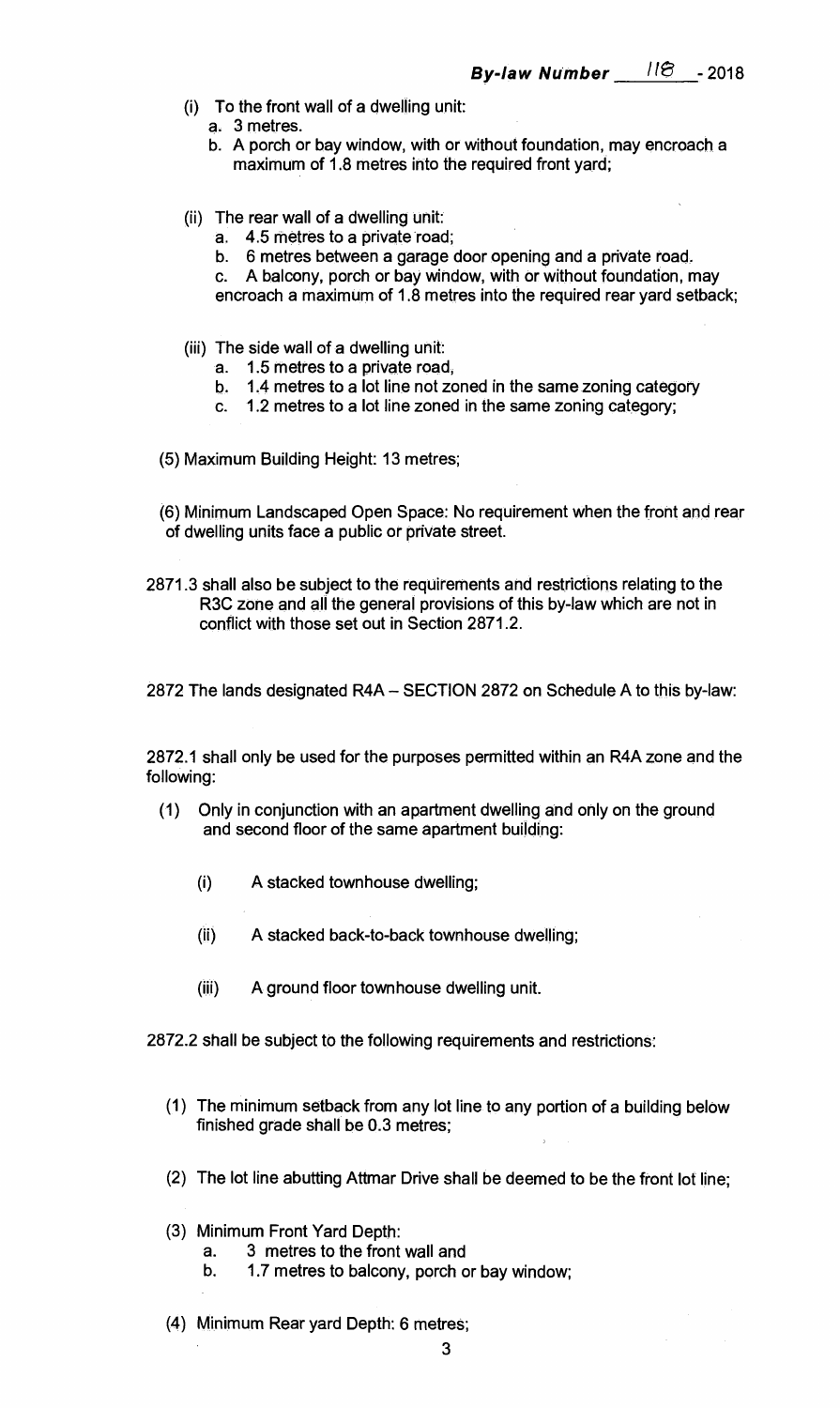- **(5) Minimum Interior Side Yard Width:** 
	- **a. 6 metres to a lot line abutting an R3C 3455 zone**
	- **b. 3 metres to a lot line abutting an R4A 2873 zone;**
- **(6) Maximum Lot Coverage: No Requirement;**
- **(7) Minimum Landscaped Open Space: 20% of the lot area;**
- **(8) Minimum Floor Space Index: 1.25;**
- **(9) Minimum Building Height: 4 Storeys;**
- **(10) Maximum Building Height: 5 Storeys;**
- **(11) Minimum Separation Distance Between Buildings:** 
	- **(i) 12.0 metres between two exterior walls which contain balconies, doors or windows of habitable rooms where the adjacent buildings are 4 storeys in height;**
	- **(ii) 15.0 metres between two exterior walls which contain balconies, doors or windows of habitable rooms where the adjacent buildings are 5 storeys in height;**
	- **(iii) 5.0 metres between two exterior walls which contain no balconies, doors or windows to habitable rooms;**
	- **(iv) No requirement to a rooftop deck;**
- **(12) Where there is a difference in building heights of adjacent buildings, the greater of the two building heights shall be used for the calculation of minimum separation distances under 2872.2 (11);**
- **(13) Minimum dwelling unit width: 5.5 metres for townhouse dwellings;**
- **(14) A minimum of 80% of the required parking spaces for the development shall be accommodated in a below grade parking garage.**

**(15) All lands zoned R4A - SECTION 2872 shall be considered one lot for zoning purposes.** 

- **2872.3 For the purposes of this section "Ground Floor Townhouse Dwelling Unit" means a ground floor dwelling unit which is entered through an independent or common entrance through the exterior wall of the apartment dwelling.**
- **2872.4 shall also be subject to the requirements and restrictions relating to the R4A zone and all the general provisions of this by-law which are not in conflict with those set out in Section 2872.2.**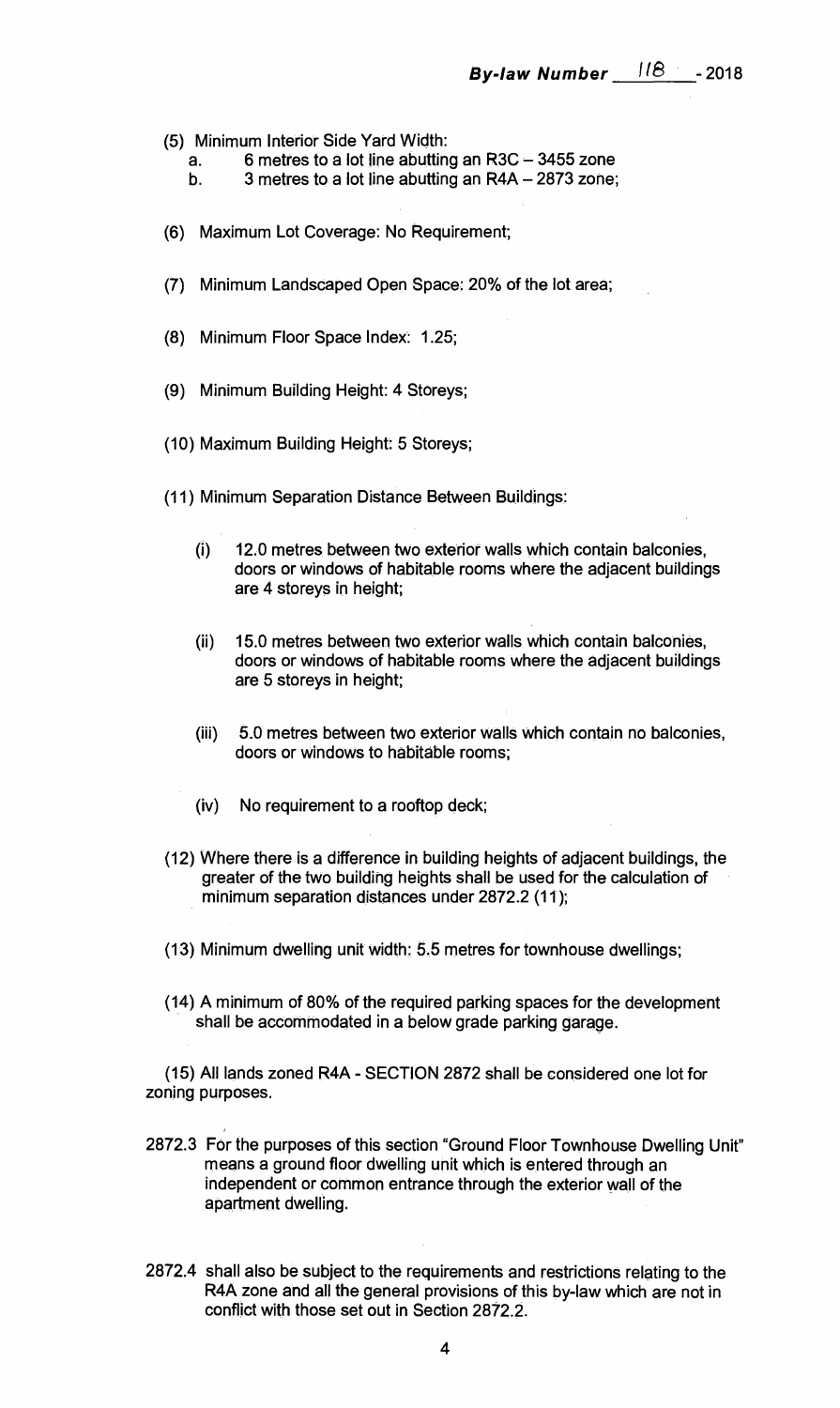**2873 The lands designated R4A - SECTION 2873 on Schedule A to this by-law:** 

**2873.1 shall only be used for the purposes permitted within an R4A zone.** 

**2873.2 shall be subject to the following requirements and restrictions:** 

- **(1) Minimum Lot Area: 0.4 hectares;**
- **(2) Minimum Lot Width: 25 metres;**
- **(3) Minimum Lot Depth:60 metres;**
- **(4) The minimum setback from any lot line to any portion of a building below finished grade shall be 0.3 metres;**
- **(5) The lot line abutting Attmar Drive shall be deemed to be the front lot line;**
- **(6) Minimum Front Yard Depth: 3 metres;**
- **(7) Maximum Front Yard Depth: 5 metres;**
- **(8) Minimum Rear Yard Depth: 7.5 metres;**
- **(9) Minimum Exterior Side Yard Width: 5 metres;**
- **(10) Maximum Exterior Side Yard Width: 7.5 metres;**
- **(11) Minimum Interior Side Yard Width: 7.5 metres;**
- **(12) Minimum Setback to a Daylight. Triangle: 3 metres;**

**(13) No portion of any building located within 15 metres of an R3C-2870 or an R3C-2871 zone shall be located more than 30 metres away from a lot line abutting the Gore Road.** 

- **(14) Maximum Lot Coverage: 45% of the lot area;**
- **(15) Minimum Landscaped Open Space: 20% of the lot area;**
- **(16) Minimum Floor Space Index: 2.0;**
- **(17) Minimum Building Height: 6 storeys;**
- **(18) Maximum Building Height: 8 storeys;**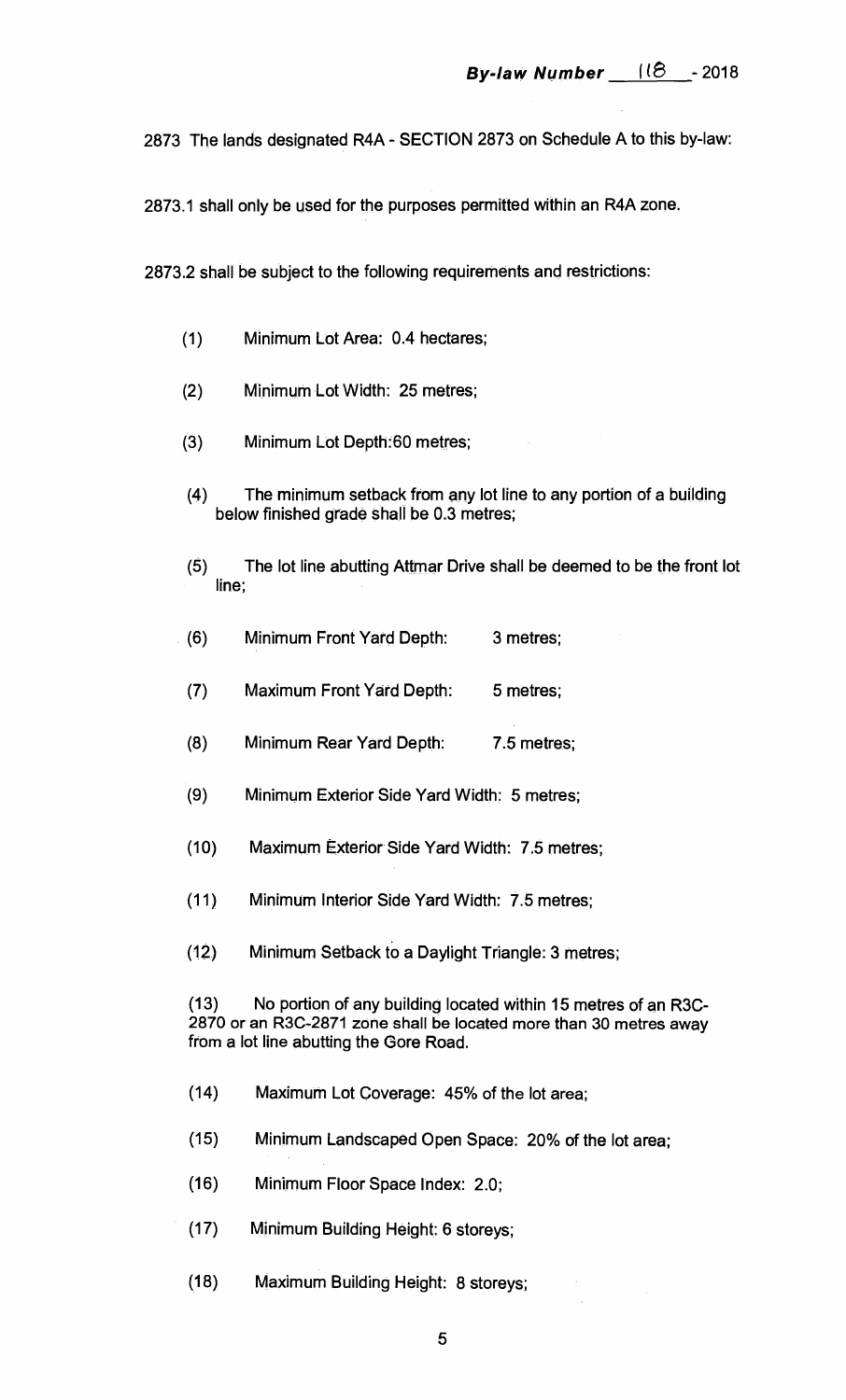- (19) Minimum Ground Storey Height: 4.5 metres;
- 2873.3 All lands designated R4A SECTION 2873 shall be considered one lot for zoning purposes."

**READ** a **FIRST, SECOND and THIRD TIME** and **PASSED** in Open Council this 13<sup>th</sup> day of June, 2018.

| Approved as to<br>form. |  |
|-------------------------|--|
| 17/May/2018             |  |
| <b>AWP</b>              |  |
|                         |  |
|                         |  |
| Approved as to          |  |
| content.                |  |
| 22/May/2018             |  |
|                         |  |

Linda Jeffrey,

Peter Fay, City Clerk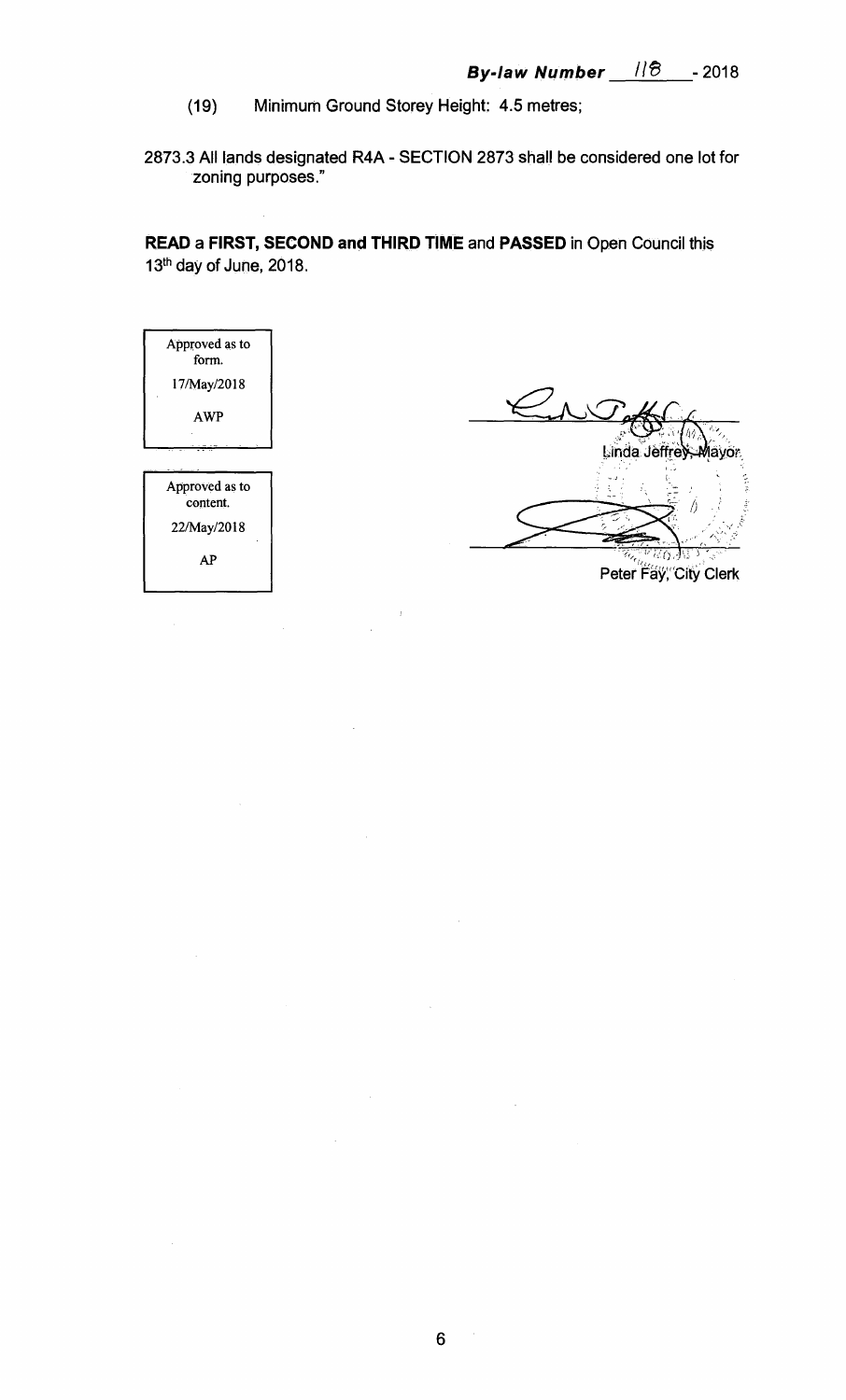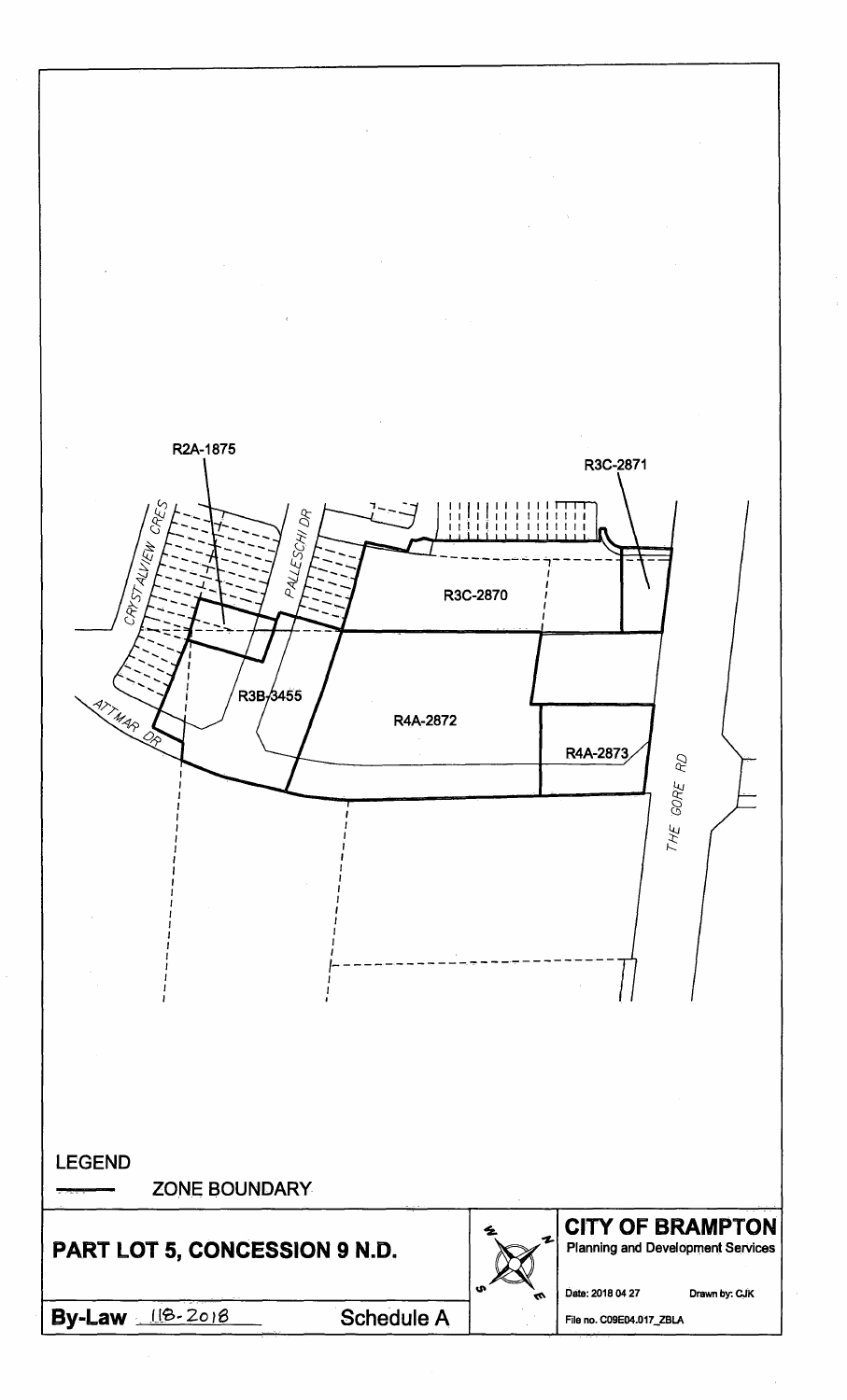